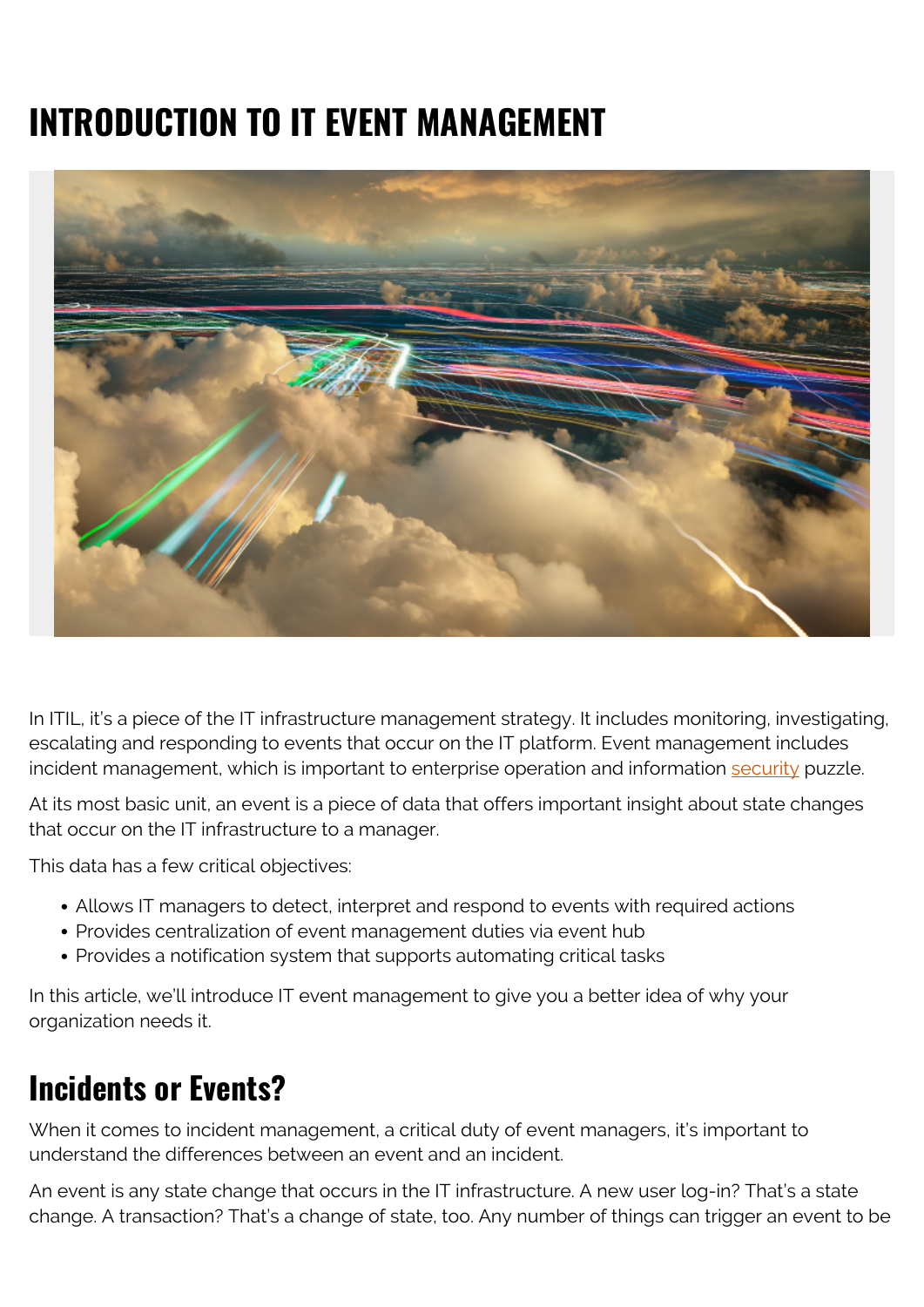logged.

However, when an event is logged because of a potential problem in the system, that's an incident. If there's a network outage? That's an incident. A decline in service quality? That's an incident, too. Because of the serious nature of incidents, they often require immediate action, whereas some events may not require a response at all.

In a **[previous post](https://blogs.bmc.com/blogs/itil-event-management/)**, we outlined that ITIL events are generally characterized by a few common traits:

- **Informative:** Informative events are often basic system updates telling of mundane state changes. They don't often require any real follow up.
- **Warnings:** Warnings provide information that lets the system manager know that something is amiss. This could be something like server capacity is almost full, or network bandwidth is lagging. These are important to respond to as they can impact service quality and information security.
- **Exceptions:** Exceptions tell the system manager that an event has occurred that's caused a problem. This is what you get when an entire server goes down, or another piece of the infrastructure isn't functioning as it should. These require immediate action.

IT system managers will need to designate what state changes trigger "informative events," as well as which ones trigger "warnings" and "exceptions."

# **IT Event Management Lifecycle**

After defining what types of events exist within your enterprise IT infrastructure, it's good to understand what a typical lifecycle looks like for event management. In many cases, the lifecycle includes these key activities:

- 1. **An event has occurred:** Something in the infrastructure has shifted its state.
- 2. **A notification is generated:** Monitoring tools and configuration items play a large part in generating the event notification.
- 3. **An event is detected:** Usually an automated process, the event is detected by monitoring system, automated agent or systems management solution.
- 4. **An event has been logged:** In this step, the event is annotated in a system log.
- 5. **An event is filtered or correlated:** An automated event filtration system helps to determine if the event should be ignored or escalated. If it's escalated, it's through a process of correlating it with some kind of response required.
- 6. **An event is responded to:** Event response is logged, and it's determined if further action is required.
- 7. **An event is closed:** Once the lifecycle process is completed and all actions are logged, the event is closed.

You should expect to invest in tools and resources that help automate this process along the way.

# **Role of Configuration Management Database**

Some organizations buy into the idea that a configuration management database (CMBD) is static and can't compete with today's IT demands. But that's a myth.

With the advent of automation, CMDBs have become more useful than ever in helping to control the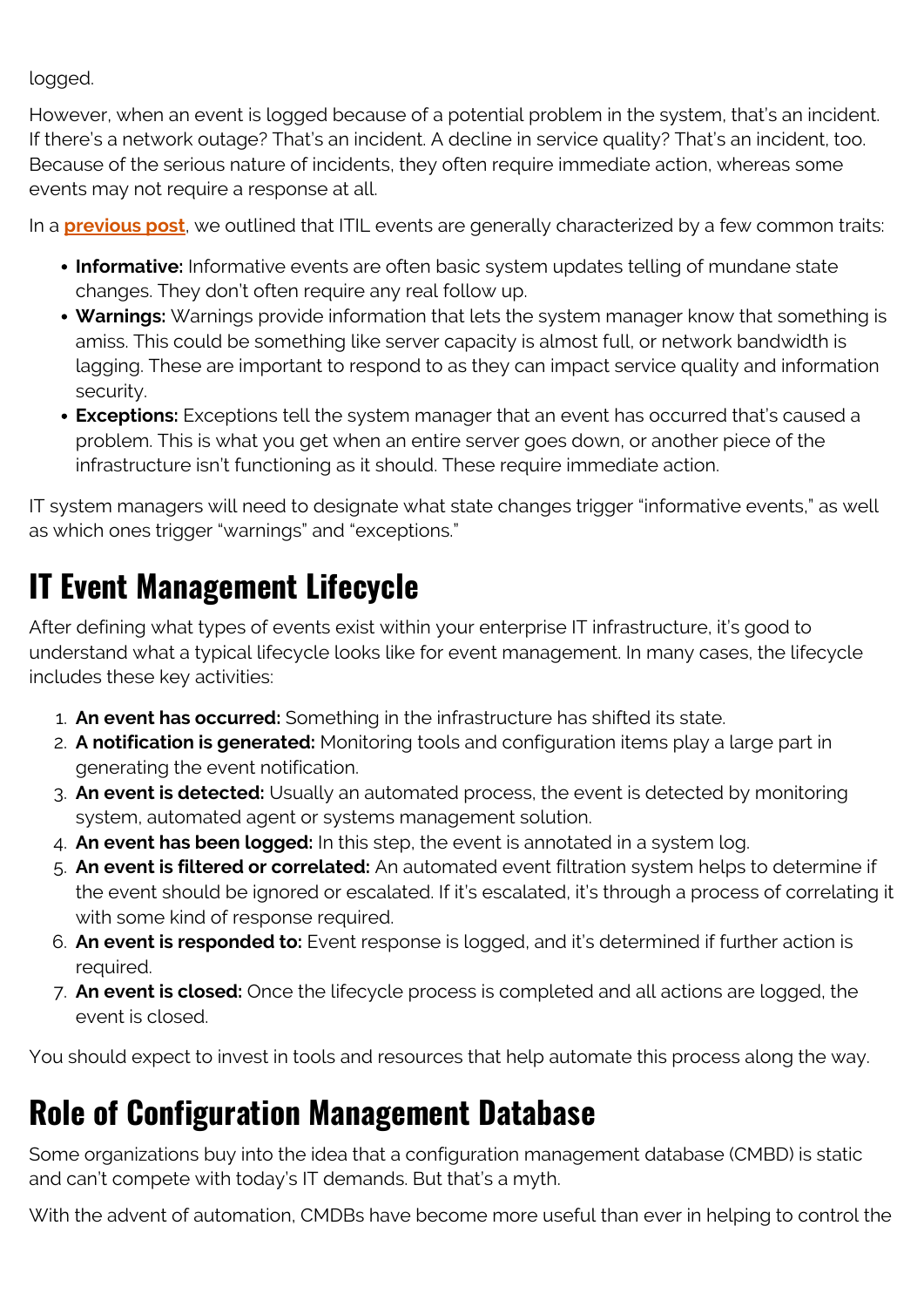flow of information and data. They are so handy that savvy IT departments can use them within the ITIL framework to assist with event management. Here's how:

#### **CMDBs help reduce the noise of automated alerts**

In the event that an incident does occur and system failure is the result, your enterprise IT infrastructure sends a number of alerts that flood your event management notifications. A CMDB can offer certain visibility in areas that help managers reduce the IT noise created by notification, like hierarchies and parent relationships within data sets.

#### **They offer prioritization assistance**

With greater visibility, managers can prioritize events. Even after noise reduction occurs, there will still often be a ton of events and choosing where to start can be overwhelming without a CMDB or other system to inform the process. Visibility into key insights, like what services are most affected by an outage, can offer prioritization assistance.

#### **Predict service issues before they occur**

CMDB's offer data that can help managers predict a problem before it happens and prevent it from occurring. Through internal mechanics, CMDBs can learn what sort of things trigger a problem and alert you to those areas of the infrastructure before it occurs.

There are many benefits to using a CMDB in conjunction with automation as part of your overall strategy for ITIL event management.

# **IT Event Management Challenges**

There are a number of challenges that are typical for service managers to experience when implementing IT event management. A few common challenges are:

### **Event flood**

Today's enterprise IT infrastructure requires businesses to have multiple connected systems to remain competitive. Also, it's not uncommon that a single data record will have multiple records associated with it and different relationships exist between records.

For this reason, when a system experiences a hiccup, it will usually trigger multiple notifications which create a lot of noise for IT systems managers to wade through. However, in a critical situation, the kind that's likely to trigger a bunch of alerts, there's no time to spend picking through the noise to find what you need to fix.

This is a challenge that IT service managers need to be able to overcome, whether using a CMDB, as described above or partnering with a company like BMC for their technology needs.

### **Data fidelity**

The attrition of data fidelity can cause major issues for a company that relies on data points to trigger notifications. In any enterprise business, it's important for data to be clean, to have velocity, volume, and variety.